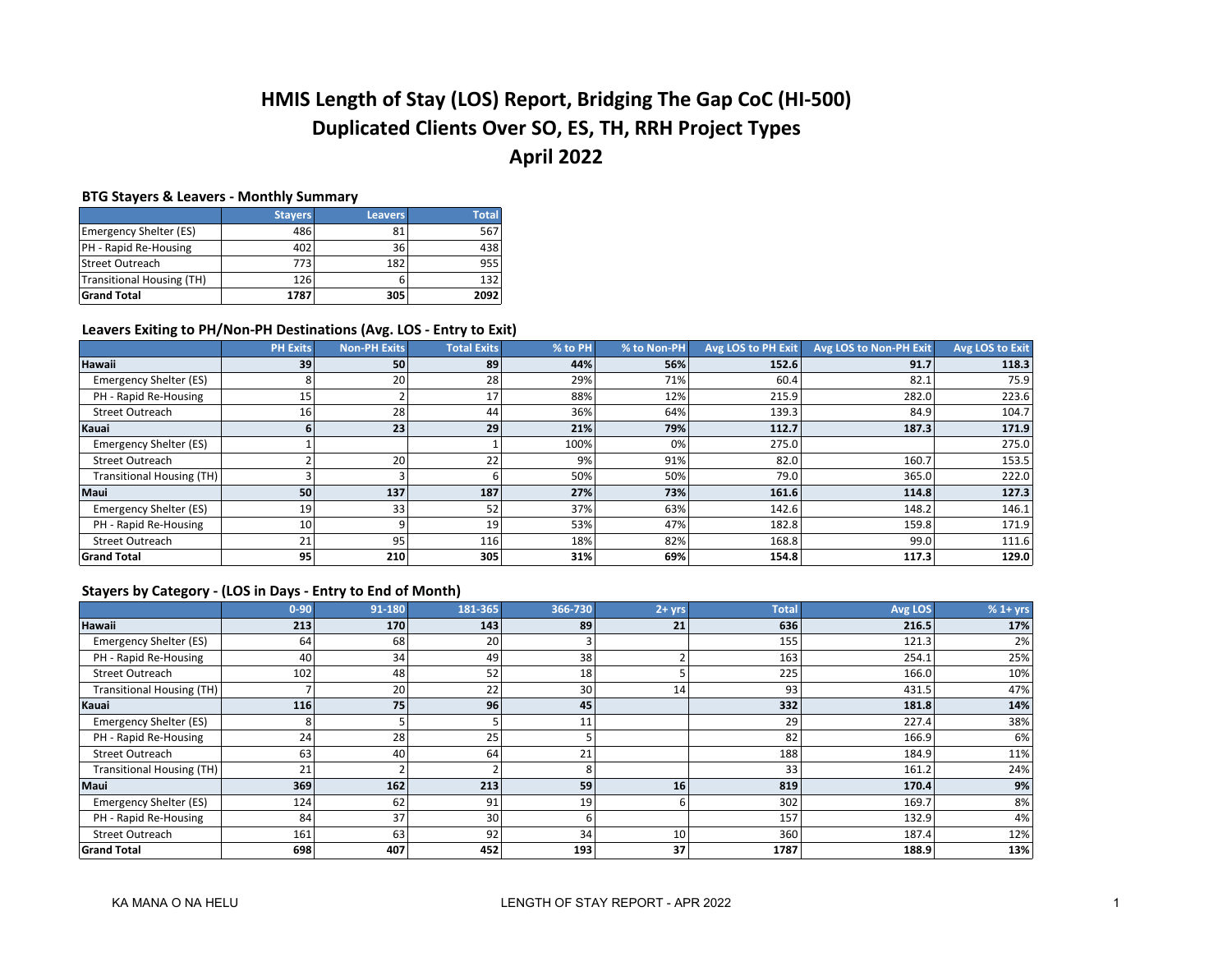## **Leavers Exiting by County, Project Type, Project (Avg. LOS - Entry to Exit)**

|                                                              | <b>PH Leavers</b>       | <b>Non-PH Leavers</b>   | <b>Total Leavers</b> | PH Avg LOS | <b>Non-PH Avg LOS</b> | <b>Avg LOS</b> |
|--------------------------------------------------------------|-------------------------|-------------------------|----------------------|------------|-----------------------|----------------|
| Hawaii                                                       | 39                      | 50                      | 89                   | 152.6      | 91.7                  | 118.3          |
| <b>Emergency Shelter (ES)</b>                                | 8                       | 20                      | 28                   | 60.4       | 82.1                  | 75.9           |
| HOPE - ESG-CV Hale Maluhia Medical Respite Beds              |                         | $\overline{2}$          | $\overline{2}$       |            | 49.5                  | 49.5           |
| HOPE - ESG-CV Kuleana House Isolation Units ES               | $\mathbf{1}$            | $\overline{4}$          | 5                    | 3.0        | 11.5                  | 9.8            |
| HOPE - ESG-CV WHEHF Medical Respite Beds                     |                         | $\mathbf{1}$            | $\mathbf{1}$         |            | 74.0                  | 74.0           |
| HOPE - HPO East Hawaii Emergency Shelter (Hale Maluhia)      | $\mathbf{1}$            | 3                       | 4                    | 51.0       | 57.3                  | 55.8           |
| HOPE - HPO Kiheipua                                          |                         | $\mathbf{1}$            | $\mathbf{1}$         |            | 60.0                  | 60.0           |
| HOPE - HPO Sacred Hearts Emergency Shelter                   | $\mathbf{1}$            | $\overline{2}$          | 3                    | 150.0      | 103.0                 | 118.7          |
| HOPE - HPO West Hawaii Emergency Housing Facility (WHEHF)    |                         | $\overline{2}$          | $\overline{2}$       |            | 146.0                 | 146.0          |
| HOPE - Keolahou Emergency Shelter                            | 4                       | $\mathbf{1}$            | 5                    | 38.0       | 16.0                  | 33.6           |
| HOPE - West Hawaii Temporary ES (Ka Lamaku)                  |                         | $\overline{4}$          | $\overline{4}$       |            | 169.3                 | 169.3          |
| USVETS - BP Hilo HOPTEL Program                              | $\mathbf{1}$            |                         | $\mathbf{1}$         | 127.0      |                       | 127.0          |
| PH - Rapid Re-Housing                                        | 15                      | $\overline{2}$          | 17                   | 215.9      | 282.0                 | 223.6          |
| CCH - HPO SHEG NI Rapid Rehousing                            | $\mathbf{1}$            |                         | $\mathbf{1}$         | 70.0       |                       | 70.0           |
| HOPE - ESG Rapid Re-housing                                  |                         | $\mathbf 1$             | $\mathbf 1$          |            | 195.0                 | 195.0          |
| HOPE - ESG-CV Hawaii Rapid Re-housing                        |                         | $\mathbf 1$             | $\mathbf{1}$         |            | 369.0                 | 369.0          |
| HOPE - HPO HPP Rapid Re-housing                              | 14                      |                         | 14                   | 226.3      |                       | 226.3          |
| <b>Street Outreach</b>                                       | 16                      | 28                      | 44                   | 139.3      | 84.9                  | 104.7          |
| CARE - ESG-CV Hawaii Street Outreach                         | 3                       | 6                       | 9                    | 53.3       | 174.5                 | 134.1          |
| HOPE - ESG-CV Hawaii Street Outreach                         | $\mathbf{1}$            | $\overline{2}$          | 3                    | 141.0      | 152.0                 | 148.3          |
| HOPE - HPO Hawaii Regions 1, 8, 9, 10 - Street Outreach      | 6                       |                         | 6                    | 175.5      |                       | 175.5          |
| HOPE - HPO Hawaii Regions 2, 3, 4, 5, 6, 7 - Street Outreach | 3                       | 3                       | 6                    | 241.0      | 122.0                 | 181.5          |
| HOPE - LMI Street Outreach (AMHD Funded)                     | 3                       | 17                      | 20                   | 50.7       | 38.8                  | 40.6           |
| Kauai                                                        | 6                       | 23                      | 29                   | 112.7      | 187.3                 | 171.9          |
| <b>Emergency Shelter (ES)</b>                                | $\mathbf{1}$            |                         | $\mathbf{1}$         | 275.0      |                       | 275.0          |
| USVETS - BP Kauai HOPTEL Program                             | $\mathbf{1}$            |                         | $\mathbf{1}$         | 275.0      |                       | 275.0          |
| <b>Street Outreach</b>                                       | $\overline{\mathbf{2}}$ | 20                      | 22                   | 82.0       | 160.7                 | 153.5          |
| CARE - ESG-CV Kauai Street Outreach                          | $\mathbf{1}$            | 8                       | 9                    | 40.0       | 228.1                 | 207.2          |
| FLC - HPO Kauai Street Outreach                              | $\mathbf{1}$            | 12                      | 13                   | 124.0      | 115.8                 | 116.4          |
| <b>Transitional Housing (TH)</b>                             | 3                       | 3                       | 6                    | 79.0       | 365.0                 | 222.0          |
| KEO - HPO Mana'olana Transitional Housing                    | 3                       | 3                       | 6                    | 79.0       | 365.0                 | 222.0          |
| Maui                                                         | 50                      | 137                     | 187                  | 161.6      | 114.8                 | 127.3          |
| <b>Emergency Shelter (ES)</b>                                | 19                      | 33                      | 52                   | 142.6      | 148.2                 | 146.1          |
| FLC - ESG-CV Wahi Hoomalu O Wailuku                          | $\mathbf 1$             | $\overline{2}$          | 3                    | 194.0      | 203.0                 | 200.0          |
| FLC - HPO Ho'olanani                                         | $\mathbf 1$             | $\overline{2}$          | 3                    | 22.0       | 62.5                  | 49.0           |
| KHAKO - HPO Central ES Dorm                                  | 3                       | 3                       | 6                    | 231.7      | 107.3                 | 169.5          |
| KHAKO - HPO Central ES Units                                 | 9                       | $\overline{\mathbf{4}}$ | 13                   | 124.9      | 51.5                  | 102.3          |
| KHAKO - HPO Westside ES Dorm                                 | 4                       | $\mathbf{1}$            | 5                    | 75.3       | 130.0                 | 86.2           |
| KHAKO - HPO Westside ES Units                                | $\mathbf{1}$            | 21                      | 22                   | 373.0      | 176.2                 | 185.1          |
| PH - Rapid Re-Housing                                        | 10                      | 9                       | 19                   | 182.8      | 159.8                 | 171.9          |
| FLC - County RAP Rapid Re-housing                            |                         | $\overline{2}$          | $\overline{2}$       |            | 135.0                 | 135.0          |
| FLC - ESG Maui Rapid Re-housing                              |                         | $\overline{2}$          | $\overline{2}$       |            | 214.0                 | 214.0          |
| FLC - HPO RRH Rapid Re-Housing                               | 10                      | 5                       | 15                   | 182.8      | 148.0                 | 171.2          |
| <b>Street Outreach</b>                                       | 21                      | 95                      | 116                  | 168.8      | 99.0                  | 111.6          |
| CARE - ESG-CV Maui Street Outreach                           | 6                       | 12                      | 18                   | 130.2      | 160.2                 | 150.2          |
| FLC - HPO Maui Regions 1, 2, 3, 6 - Street Outreach          | 9                       | 50                      | 59                   | 149.7      | 82.0                  | 92.3           |
| FLC - HPO Maui Regions 4, 5 - Street Outreach                | 6                       | 33                      | 39                   | 236.2      | 102.5                 | 123.1          |
| <b>Grand Total</b>                                           | 95                      | 210                     | 305                  | 154.8      | 117.3                 | 129.0          |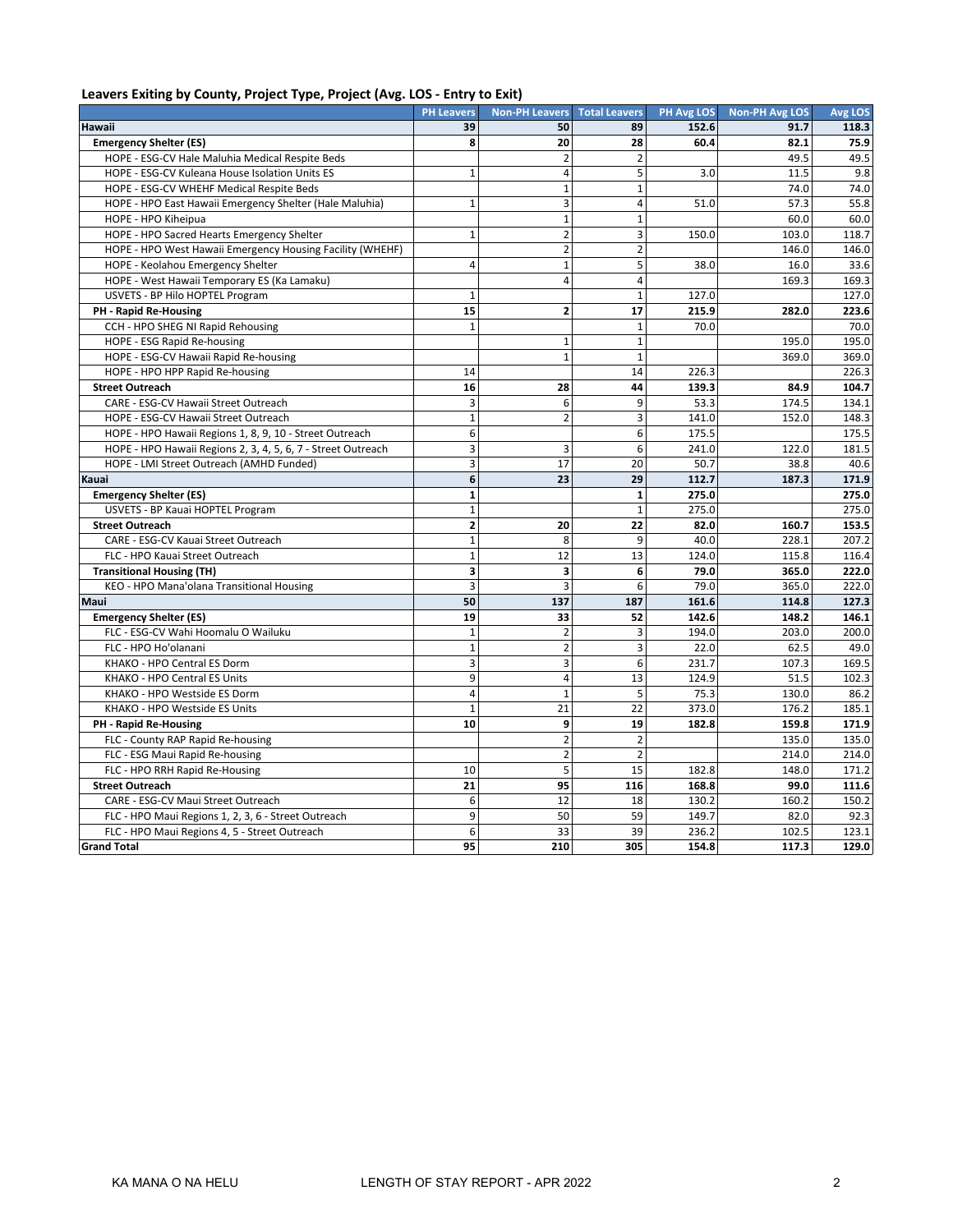| <b>Type</b>     | <b>Project Name</b>                                          | N              | Mean  | <b>Median</b> | Min            | Max |
|-----------------|--------------------------------------------------------------|----------------|-------|---------------|----------------|-----|
| <b>SO</b>       | CARE - ESG-CV Hawaii Street Outreach                         | 9              | 134.1 | 125           | 12             | 264 |
| SO.             | CARE - ESG-CV Kauai Street Outreach                          | 9              | 207.2 | 156           | 40             | 354 |
| SO              | CARE - ESG-CV Maui Street Outreach                           | 18             | 150.2 | 149           | 57             | 316 |
| <b>SO</b>       | FLC - HPO Kauai Street Outreach                              | 13             | 116.4 | 108           | 45             | 280 |
| <b>SO</b>       | FLC - HPO Maui Regions 1, 2, 3, 6 - Street Outreach          | 59             | 92.3  | 48            | $\overline{c}$ | 489 |
| <b>SO</b>       | FLC - HPO Maui Regions 4, 5 - Street Outreach                | 39             | 123.1 | 100           | 6              | 622 |
| <b>SO</b>       | HOPE - ESG-CV Hawaii Street Outreach                         | 3              | 148.3 | 152           | 141            | 152 |
| SO <sub>s</sub> | HOPE - HPO Hawaii Regions 1, 8, 9, 10 - Street Outreach      | 6              | 175.5 | 159           | 41             | 394 |
| <b>SO</b>       | HOPE - HPO Hawaii Regions 2, 3, 4, 5, 6, 7 - Street Outreach | 6              | 181.5 | 196.5         | 62             | 241 |
| SO              | HOPE - LMI Street Outreach                                   | 20             | 40.6  | 40.5          | 8              | 108 |
|                 |                                                              |                |       |               |                |     |
| ES              | FLC - ESG-CV Wahi Hoomalu O Wailuku                          | 3              | 200.0 | 203           | 194            | 203 |
| ES              | FLC - HPO Ho'olanani                                         | 3              | 49.0  | 22            | 8              | 117 |
| ES              | HOPE - ESG-CV Hale Maluhia Medical Respite Beds              | 2              | 49.5  | 49.5          | 36             | 63  |
| ES              | HOPE - ESG-CV Kuleana House Isolation Units ES               | 5              | 9.8   | 11            | 3              | 12  |
| ES              | HOPE - ESG-CV WHEHF Medical Respite Beds                     | $\mathbf{1}$   | 74.0  | 74            | 74             | 74  |
| ES              | HOPE - HPO East Hawaii Emergency Shelter (Hale Maluhia)      | 4              | 55.8  | 57.5          | 5              | 103 |
| ES              | HOPE - HPO Kiheipua                                          | $\mathbf{1}$   | 60.0  | 60            | 60             | 60  |
| ES              | HOPE - HPO Sacred Hearts Emergency Shelter                   | 3              | 118.7 | 150           | 14             | 192 |
| ES              | HOPE - HPO West Hawaii Emergency Housing Facility (WHEHF)    | 2              | 146.0 | 146           | 144            | 148 |
| ES              | HOPE - Keolahou Emergency Shelter                            | 5              | 33.6  | 21            | 16             | 70  |
| ES              | HOPE - West Hawaii Temporary ES (Ka Lamaku)                  | 4              | 169.3 | 144.5         | 19             | 369 |
| ES              | KHAKO - HPO Central ES Dorm                                  | 6              | 169.5 | 119.5         | 40             | 450 |
| ES              | KHAKO - HPO Central ES Units                                 | 13             | 102.3 | 78            | 39             | 212 |
| ES              | KHAKO - HPO Westside ES Dorm                                 | 5              | 86.2  | 111           | 6              | 140 |
| ES              | KHAKO - HPO Westside ES Units                                | 22             | 185.1 | 168           | 16             | 373 |
| ES              | USVETS - BP Hilo HOPTEL Program                              | $\mathbf{1}$   | 127.0 | 127           | 127            | 127 |
| ES              | USVETS - BP Kauai HOPTEL Program                             | $\mathbf{1}$   | 275.0 | 275           | 275            | 275 |
|                 |                                                              |                |       |               |                |     |
| <b>TH</b>       | KEO - HPO Mana'olana Transitional Housing                    | 6              | 222.0 | 222           | 79             | 365 |
|                 |                                                              |                |       |               |                |     |
| <b>RRH</b>      | CCH - HPO SHEG NI Rapid Rehousing                            | 1              | 70.0  | 70            | 70             | 70  |
| <b>RRH</b>      | FLC - County RAP Rapid Re-housing                            | 2              | 135.0 | 135           | 135            | 135 |
| <b>RRH</b>      | FLC - ESG Maui Rapid Re-housing                              | $\overline{2}$ | 214.0 | 214           | 214            | 214 |
| <b>RRH</b>      | FLC - HPO RRH Rapid Re-Housing                               | 15             | 171.2 | 156           | 45             | 306 |
| <b>RRH</b>      | HOPE - ESG Rapid Re-housing                                  | 1              | 195.0 | 195           | 195            | 195 |
| <b>RRH</b>      | HOPE - ESG-CV Hawaii Rapid Re-housing                        | $\mathbf{1}$   | 369.0 | 369           | 369            | 369 |
| <b>RRH</b>      | HOPE - HPO HPP Rapid Re-housing                              | 14             | 226.3 | 223           | 208            | 265 |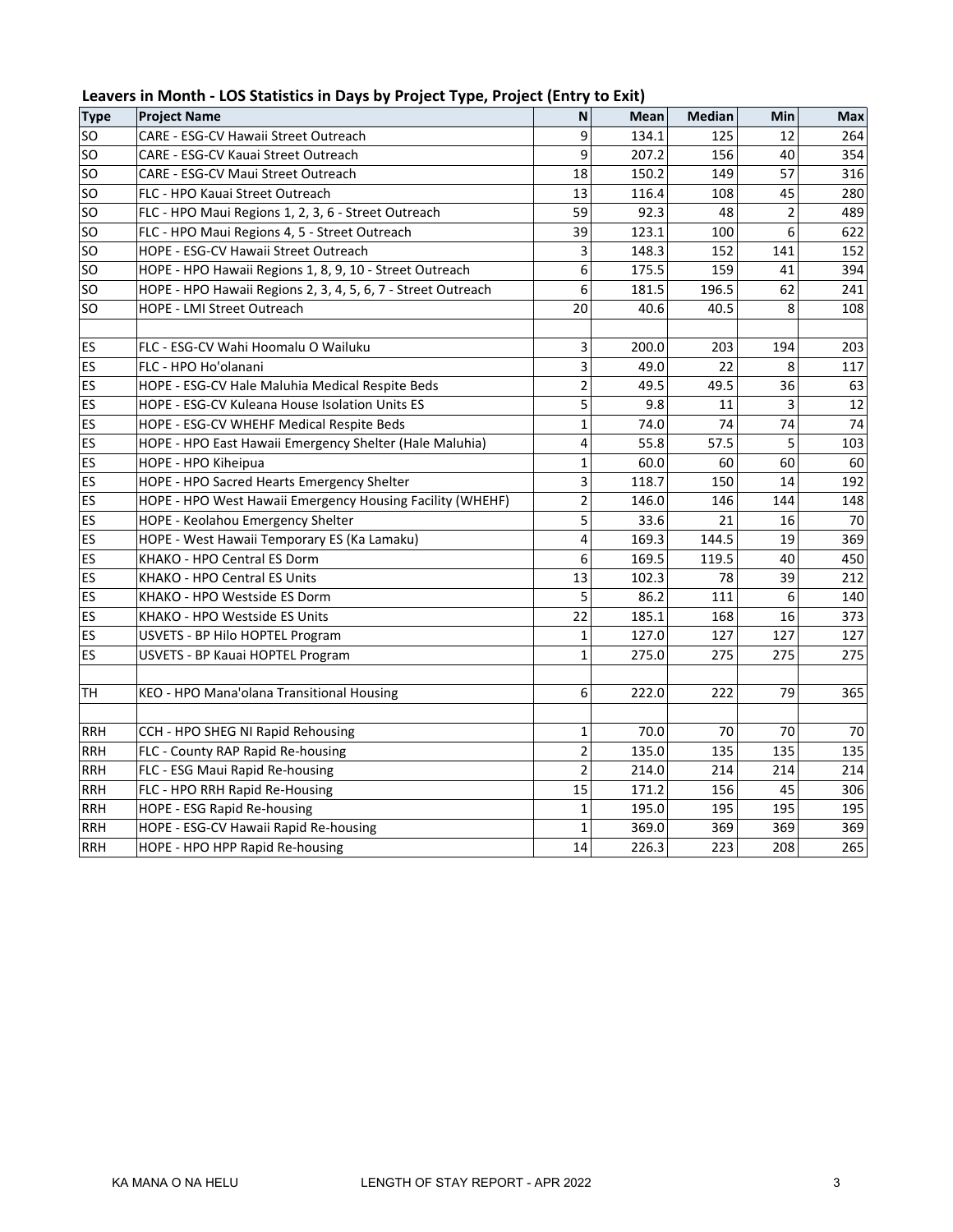#### **Stayers by Category - (LOS in Days - Entry to End of Month)**

|                                                              | $0 - 90$                 | 91-180                  | 181-365                 | 366-730        | $2 + yrs$      | <b>Total</b>   | Avg LOS | $%1+$ yrs |
|--------------------------------------------------------------|--------------------------|-------------------------|-------------------------|----------------|----------------|----------------|---------|-----------|
| Hawaii                                                       | 213                      | 170                     | 143                     | 89             | 21             | 636            | 216.5   | 17%       |
| <b>Emergency Shelter (ES)</b>                                | 64                       | 68                      | 20                      | 3              |                | 155            | 121.3   | 2%        |
| HOPE - ESG-CV Hale Maluhia Medical Respite Beds              | $\mathbf{1}$             |                         |                         |                |                |                | 38.0    | 0%        |
| HOPE - ESG-CV WHEHF Medical Respite Beds                     | $\mathbf{1}$             |                         |                         |                |                | $\mathbf{1}$   | 30.0    | 0%        |
| HOPE - HPO East Hawaii Emergency Shelter (Hale Maluhia)      | 12                       | 1                       | $\overline{2}$          |                |                | 15             | 76.2    | 0%        |
| HOPE - HPO Kiheipua                                          | 8                        | 37                      |                         |                |                | 45             | 117.7   | 0%        |
| HOPE - HPO Sacred Hearts Emergency Shelter                   | 3                        | 3                       |                         |                |                | 6              | 93.8    | 0%        |
| HOPE - HPO West Hawaii Emergency Housing Facility (WHEHF)    | $\overline{4}$           | 3                       | $\overline{\mathbf{c}}$ | $\mathbf{1}$   |                | 10             | 144.8   | 10%       |
| HOPE - Keolahou Emergency Shelter                            | 15                       |                         | $\overline{2}$          |                |                | 17             | 56.8    | 0%        |
| HOPE - West Hawaii Temporary ES (Ka Lamaku)                  | 8                        | 5                       | 4                       | $\overline{2}$ |                | 19             | 152.2   | 11%       |
| NPP - HPO Family Assessment Center at Hale Iki               | 9                        | 18                      | 10                      |                |                | 37             | 168.9   | 0%        |
| USVETS - BP Hilo HOPTEL Program                              | 3                        | $\mathbf{1}$            |                         |                |                | $\overline{4}$ | 44.3    | 0%        |
| <b>PH - Rapid Re-Housing</b>                                 | 40                       | 34                      | 49                      | 38             | 2              | 163            | 254.1   | 25%       |
| CCH - HPO SHEG NI Rapid Rehousing                            | 3                        | $\mathbf{1}$            | 6                       | $\mathbf 1$    |                | 11             | 207.0   | 9%        |
| HOPE - ESG Rapid Re-housing                                  | 3                        | $\mathbf 2$             | $\overline{4}$          |                |                | 9              | 156.2   | 0%        |
| HOPE - ESG-CV Hawaii Rapid Re-housing                        | $\mathbf{1}$             | $\overline{2}$          | 8                       | 6              |                | 17             | 320.3   | 35%       |
| HOPE - HPO HPP Rapid Re-housing                              | 11                       | 15                      | 21                      |                |                | 47             | 159.0   | 0%        |
|                                                              | 14                       | 6                       | 3                       | 8              |                | 31             | 210.8   | 26%       |
| HOPE - HPO RRH Rapid Re-Housing<br>HOPE - New Start RRH      |                          | $\mathbf{1}$            |                         |                | $\overline{2}$ | 3              | 570.3   | 67%       |
|                                                              |                          |                         |                         |                |                | 23             | 531.3   |           |
| RISE - CoC Rapid ReHousing                                   | 3<br>5                   |                         | $\overline{7}$          | 20             |                |                |         | 87%       |
| USVETS - SSVF Priority 1 Hawaii Rapid Re-housing             |                          | $\overline{7}$          |                         | 3              |                | 22             | 198.0   | 14%       |
| <b>Street Outreach</b>                                       | 102                      | 48                      | 52                      | 18             | 5              | 225            | 166.0   | 10%       |
| CARE - ESG-CV Hawaii Street Outreach                         | 17                       | 3                       | 16                      | 6              |                | 42             | 200.2   | 14%       |
| HOPE - ESG-CV Hawaii Street Outreach                         | $\overline{2}$           | 13                      | 8                       | 3              |                | 26             | 207.6   | 12%       |
| HOPE - HPO Hawaii Regions 1, 8, 9, 10 - Street Outreach      | $\overline{7}$           | 5                       | $\overline{4}$          | $\overline{2}$ | 3              | 21             | 244.6   | 24%       |
| HOPE - HPO Hawaii Regions 2, 3, 4, 5, 6, 7 - Street Outreach | 18                       | 14                      | 11                      | 4              | $\mathbf{1}$   | 48             | 182.3   | 10%       |
| HOPE - LMI Street Outreach (AMHD Funded)                     | 39                       | $\overline{7}$          | $\overline{7}$          |                |                | 53             | 73.7    | 0%        |
| HOPE - PATH Street Outreach Program                          | 19                       | 6                       | 6                       | 3              | $\mathbf{1}$   | 35             | 164.0   | 11%       |
| <b>Transitional Housing (TH)</b>                             | $\overline{\phantom{a}}$ | 20                      | 22                      | 30             | 14             | 93             | 431.5   | 47%       |
| HAP - Na Kahua Hale O Ulu Wini                               | 5                        | 11                      | 15                      | 24             | $\overline{7}$ | 62             | 449.6   | 50%       |
| HIHR - HPO Transitional Housing                              | $\overline{2}$           | 4                       | $\overline{2}$          | $\mathbf{1}$   | $\overline{7}$ | 16             | 492.4   | 50%       |
| HOPE - Wilder House                                          |                          | 3                       |                         |                |                | 3              | 118.0   | 0%        |
| RISE - CoC Transitional Housing                              |                          | $\overline{2}$          | 4                       | 5              |                | 11             | 338.8   | 45%       |
| SAFIS - Big Island RHY TLP                                   |                          |                         | $\mathbf{1}$            |                |                | $\mathbf{1}$   | 295.0   | 0%        |
| Kauai                                                        | 116                      | 75                      | 96                      | 45             |                | 332            | 181.8   | 14%       |
| <b>Emergency Shelter (ES)</b>                                | 8                        | 5                       | 5                       | 11             |                | 29             | 227.4   | 38%       |
| KEO - HPO Mana'olana Emergency                               | 8                        | 4                       | 5                       | 11             |                | 28             | 229.2   | 39%       |
| USVETS - BP Kauai HOPTEL Program                             |                          | $\mathbf{1}$            |                         |                |                | $\mathbf{1}$   | 178.0   | 0%        |
| PH - Rapid Re-Housing                                        | 24                       | 28                      | 25                      | 5              |                | 82             | 166.9   | 6%        |
| CCH - HPO RRH Rapid Re-Housing (Kauai)                       | 3                        | 6                       | 16                      | 5              |                | 30             | 259.1   | 17%       |
|                                                              | 8                        | 6                       | 9                       |                |                | 23             | 140.1   | 0%        |
| FLC - ESG Kauai Rapid Re-housing                             | $\overline{7}$           | 10                      |                         |                |                | 17             | 97.6    | 0%        |
| FLC - ESG-CV Kauai Rapid Re-housing                          |                          |                         |                         |                |                | $\overline{7}$ |         |           |
| FLC - HPO HPP Kauai Rapid Re-housing                         | 4                        | 3                       |                         |                |                |                | 75.9    | 0%        |
| USVETS - SSVF Priority 1 Kauai Rapid Re-housing              | $\overline{2}$           | 3                       |                         |                |                | 5              | 99.8    | 0%        |
| <b>Street Outreach</b>                                       | 63                       | 40                      | 64                      | 21             |                | 188            | 184.9   | 11%       |
| CARE - ESG-CV Kauai Street Outreach                          | 20                       | 12                      | 18                      | 8              |                | 58             | 190.2   | 14%       |
| FLC - ESG-CV Kauai Street Outreach                           |                          |                         | 14                      | 13             |                | 27             | 387.5   | 48%       |
| FLC - HPO Kauai Street Outreach                              | 43                       | 28                      | 32                      |                |                | 103            | 128.9   | 0%        |
| <b>Transitional Housing (TH)</b>                             | 21                       | 2                       | $\overline{\mathbf{c}}$ | 8              |                | 33             | 161.2   | 24%       |
| KEO - HPO Komohana Group Home TH                             | $\mathbf 1$              | $\mathbf 1$             | $\mathbf 1$             |                |                | э              | 150.0   | 0%        |
| KEO - HPO Mana'olana Transitional Housing                    | 19                       |                         |                         | 3              |                | 22             | 95.3    | 14%       |
| WIN - HPO Bridge To Success Kauai TH                         | $\mathbf{1}$             | $\mathbf{1}$            | $\mathbf 1$             | 5              |                | 8              | 346.8   | 63%       |
| Maui                                                         | 369                      | 162                     | 213                     | 59             | 16             | 819            | 170.4   | 9%        |
| <b>Emergency Shelter (ES)</b>                                | 124                      | 62                      | 91                      | 19             | 6              | 302            | 169.7   | 8%        |
| FLC - ESG-CV Wahi Hoomalu O Wailuku                          | 5                        | 6                       | 15                      | $\overline{2}$ |                | 28             | 188.9   | 7%        |
| FLC - HPO Ho'olanani                                         | 3                        | $\overline{2}$          | 8                       |                |                | 13             | 148.4   | 0%        |
| KHAKO - HPO Central ES Dorm                                  | 9                        | $\bf 8$                 | 3                       |                |                | 20             | 108.1   | 0%        |
| KHAKO - HPO Central ES Units                                 | 65                       | 26                      | 41                      | 14             |                | 146            | 153.1   | 10%       |
| KHAKO - HPO Westside ES Dorm                                 | 14                       | $\overline{2}$          |                         | $\mathbf 1$    |                | 17             | 66.4    | 6%        |
| KHAKO - HPO Westside ES Units                                | 28                       | 18                      | 24                      | $\overline{2}$ | 6              | 78             | 235.7   | 10%       |
| PH - Rapid Re-Housing                                        | 84                       | 37                      | 30                      | 6              |                | 157            | 132.9   | 4%        |
| FLC - County RAP Rapid Re-housing                            | 26                       | 6                       | 10                      |                |                | 42             | 120.0   | 0%        |
| FLC - ESG Maui Rapid Re-housing                              | 14                       | $\overline{a}$          | 7                       | $\overline{2}$ |                | 27             | 166.3   | 7%        |
| FLC - ESG-CV Maui Rapid Re-housing                           | $\overline{4}$           | 3                       |                         |                |                | $\overline{7}$ | 108.6   | 0%        |
| FLC - HPO HPP Maui Rapid Re-housing                          |                          | $\overline{\mathbf{3}}$ |                         |                |                | 3              | 97.0    | 0%        |
| FLC - HPO RRH Rapid Re-Housing                               | 39                       | 16                      | 11                      | $\overline{a}$ |                | 70             | 131.7   | 6%        |
| USVETS - SSVF Priority 1 Maui Rapid Re-housing               | $\mathbf{1}$             | 5                       | $\overline{2}$          |                |                | 8              | 132.4   | 0%        |
| <b>Street Outreach</b>                                       | 161                      | 63                      | 92                      | 34             | 10             | 360            | 187.4   | 12%       |
|                                                              | 34                       |                         | 34                      | 3              |                |                | 156.1   |           |
| CARE - ESG-CV Maui Street Outreach                           |                          | 30                      |                         |                |                | 101            |         | 3%        |
| FLC - HPO Maui Regions 1, 2, 3, 6 - Street Outreach          | 70                       | 21                      | 46                      | 27             | 7              | 171            | 232.9   | 20%       |
| FLC - HPO Maui Regions 4, 5 - Street Outreach                | 46                       | $\overline{7}$          | 8                       | 3              | 3              | 67             | 135.2   | 9%        |
| FLC - Molokai Street Outreach (County Funded)                | 3                        | 3                       | $\mathbf 2$             | $\mathbf 1$    |                | 9              | 196.4   | 11%       |
| MHK - PATH Maui County Street Outreach Program               | 8                        | $\overline{2}$          | $\overline{2}$          |                |                | 12             | 87.8    | 0%        |
| <b>Grand Total</b>                                           | 698                      | 407                     | 452                     | 193            | 37             | 1787           | 188.9   | 13%       |